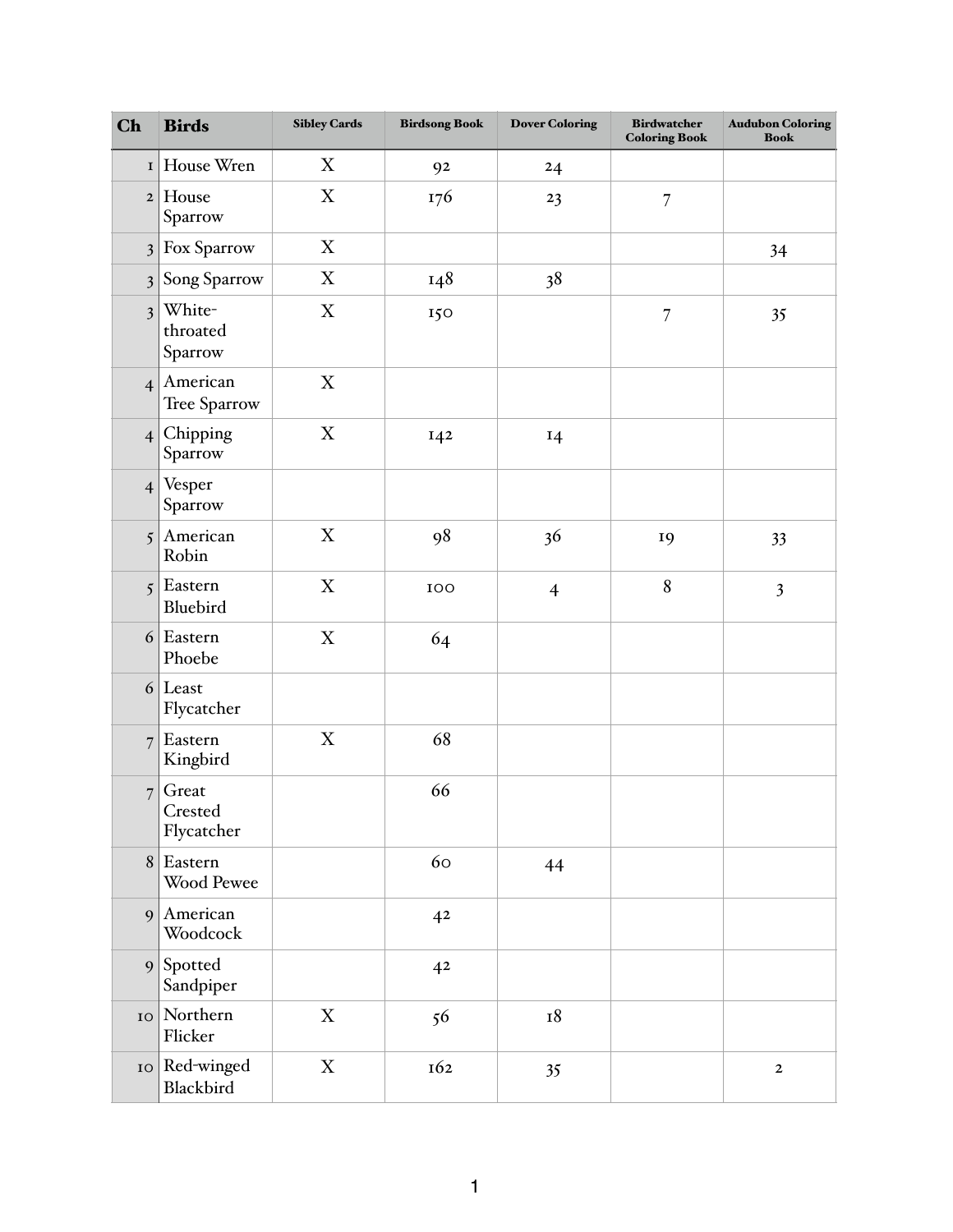| Ch         | <b>Birds</b>                | <b>Sibley Cards</b>       | <b>Birdsong Book</b> | <b>Dover Coloring</b> | <b>Birdwatcher</b><br><b>Coloring Book</b> | <b>Audubon Coloring</b><br><b>Book</b> |
|------------|-----------------------------|---------------------------|----------------------|-----------------------|--------------------------------------------|----------------------------------------|
| II         | Downy<br>Woodpecker         | X                         | 54                   | I7                    |                                            |                                        |
| II         | Hairy<br>Woodpecker         | $\mathbf X$               | 54                   |                       |                                            |                                        |
| II         | Red-headed<br>Woodpecker    |                           |                      | 34                    | 24                                         |                                        |
| 12         | Baltimore<br>Oriole         | $\boldsymbol{\mathrm{X}}$ | I70                  | $\mathbf I$           | 14                                         | 28                                     |
| 12         | Brown-<br>headed<br>Cowbird | $\mathbf X$               | 168                  | 15                    |                                            |                                        |
| 13         | Bobolink                    |                           | 160                  |                       |                                            |                                        |
| 13         | Orchard<br>Oriole           |                           |                      |                       |                                            |                                        |
| 14         | Eastern<br>Meadowlark       | $\mathbf X$               | 164                  |                       |                                            | 26                                     |
| 14         | Northern<br>Bobwhite        |                           | 30                   | 6                     |                                            |                                        |
| $15 \vert$ | Chimney<br>Swift            | $\boldsymbol{\mathrm{X}}$ |                      | 13                    |                                            |                                        |
| 15         | Tree Swallow                | $\mathbf X$               | 80                   |                       |                                            |                                        |
| <b>16</b>  | <b>Barn Swallow</b>         | $\mathbf X$               | 80                   | $\boldsymbol{2}$      |                                            |                                        |
| 16         | Purple<br>Martin            | $\boldsymbol{\mathrm{X}}$ | 80                   | 32                    |                                            |                                        |
| 17         | American<br>Crow            | $\mathbf X$               | 78                   | 16                    |                                            |                                        |
| 17         | Blue Jay                    | $\mathbf X$               | 76                   | 5                     | $^{\rm I8}$                                | $\bf{22}$                              |
| 18         | Ovenbird                    |                           | 134                  |                       |                                            |                                        |
| 18         | Red-tailed<br>Hawk          | $\mathbf X$               | 36                   |                       |                                            |                                        |
| 19         | Common<br>Grackle           | $\boldsymbol{\mathrm{X}}$ | 166                  | $2\textrm{O}$         |                                            |                                        |
| 19         | Ruffed<br>Grouse            |                           |                      |                       |                                            |                                        |
| 20         | Bald-headed<br>Eagle        | $\mathbf X$               | 36                   |                       | 13                                         |                                        |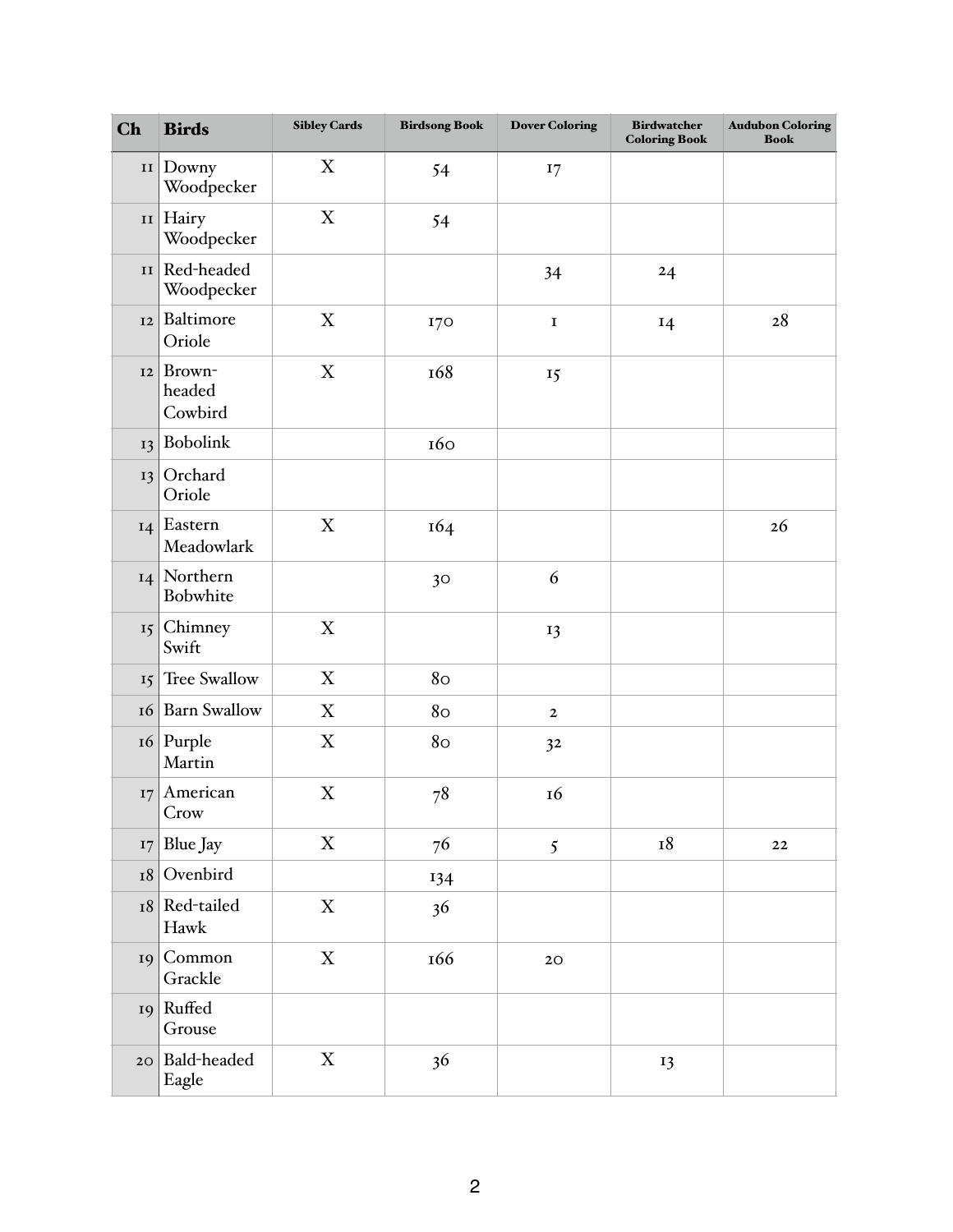| Ch | <b>Birds</b>                                  | <b>Sibley Cards</b>       | <b>Birdsong Book</b> | <b>Dover Coloring</b> | <b>Birdwatcher</b><br><b>Coloring Book</b> | <b>Audubon Coloring</b><br><b>Book</b> |
|----|-----------------------------------------------|---------------------------|----------------------|-----------------------|--------------------------------------------|----------------------------------------|
| 20 | Osprey                                        | X                         |                      |                       |                                            |                                        |
| 2I | Belted<br>Kingfisher                          | $\mathbf X$               | 52                   |                       |                                            | 23                                     |
| 2I | <b>Great Blue</b><br>Heron                    | $\mathbf X$               |                      |                       | 29                                         | 20                                     |
| 22 | American<br>Kestrel                           |                           |                      |                       | 2I                                         |                                        |
| 22 | <b>Bank Swallow</b>                           |                           | 80                   |                       |                                            |                                        |
| 23 | Chuck-will's-<br>widow                        |                           | 50                   |                       |                                            |                                        |
| 23 | Common<br>Nighthawk                           |                           |                      | 30                    |                                            |                                        |
| 23 | Whip-poor-<br>will                            |                           | 50                   |                       |                                            | 45                                     |
| 24 | American<br>Redstart                          | $\boldsymbol{\mathrm{X}}$ | 132                  |                       |                                            | 3 <sup>2</sup>                         |
| 24 | Yellow<br>Warbler                             | $\boldsymbol{\mathrm{X}}$ | <b>I22</b>           | 46                    |                                            |                                        |
| 25 | Black-and-<br>white<br>Warbler                |                           | 130                  |                       |                                            |                                        |
| 25 | Common<br>Yellowthroat                        | $\mathbf X$               | 136                  |                       |                                            |                                        |
| 25 | Yellow-<br>breasted Chat                      |                           |                      |                       |                                            | 6                                      |
|    | 26 Magnolia<br>Warbler                        |                           |                      |                       |                                            |                                        |
|    | $26$ Myrtle<br>(Yellow-<br>rumped)<br>Warbler | $\mathbf X$               |                      | 29                    |                                            |                                        |
| 26 | Northern<br>Parula                            |                           | <b>I2O</b>           |                       |                                            |                                        |
| 27 | Grey Catbird                                  | X                         | 108                  | $\mathbf{II}$         |                                            |                                        |
|    | 27 Northern<br>Cardinal                       | $\mathbf X$               | 154                  | $\rm IO$              | $2\textrm{O}$                              | 5                                      |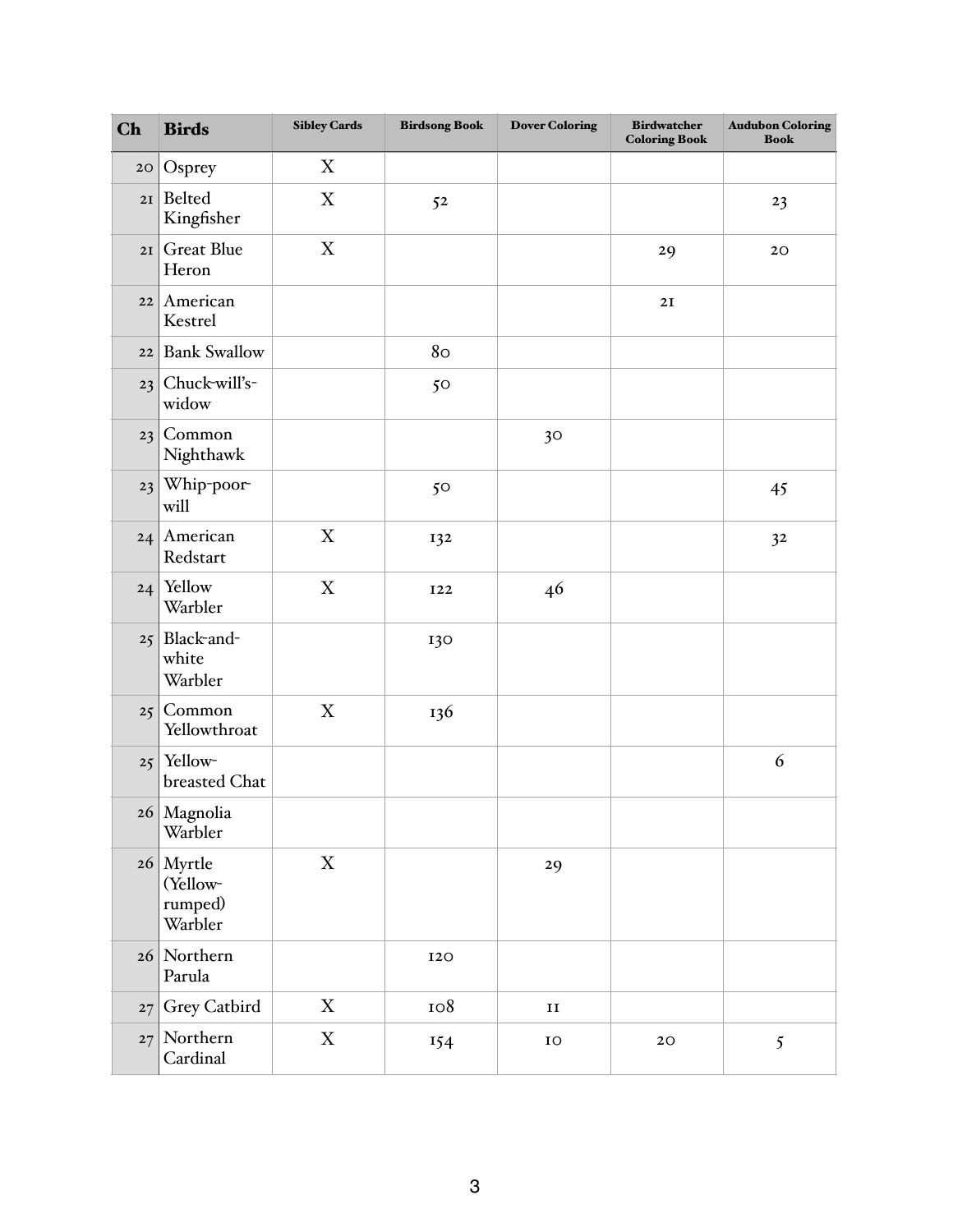| Ch              | <b>Birds</b>                                        | <b>Sibley Cards</b>       | <b>Birdsong Book</b> | <b>Dover Coloring</b> | <b>Birdwatcher</b><br><b>Coloring Book</b> | <b>Audubon Coloring</b><br><b>Book</b> |
|-----------------|-----------------------------------------------------|---------------------------|----------------------|-----------------------|--------------------------------------------|----------------------------------------|
| 28              | Rose-<br>breasted<br>Grosbeak                       | X                         | 156                  |                       | 6                                          | 18                                     |
| 28              | Scarlet<br>Tanager                                  | X                         | 138                  |                       |                                            | 37                                     |
| 29              | Red-Eyed<br>Vireo                                   |                           | 74                   | 33                    |                                            |                                        |
| 29              | Warbling<br>Vireo                                   |                           | 7 <sup>2</sup>       |                       |                                            |                                        |
| 29              | Yellow-<br>throated<br>Vireo                        |                           |                      |                       |                                            |                                        |
| 30 <sup>°</sup> | Brown<br>Thrasher                                   |                           | II3                  | 8                     | 30                                         | 38                                     |
| 30 <sup>°</sup> | Northern<br>Mockingbird                             | X                         | IIO                  | 27                    |                                            |                                        |
| 3I              | Hermit<br>Thrush                                    | X                         | IO2                  |                       |                                            |                                        |
| 3I              | Veery Thrush                                        |                           |                      |                       |                                            |                                        |
| 3I              | Wood Thrush                                         |                           | IO4                  | 36                    | 5                                          |                                        |
| 3 <sup>2</sup>  | Eastern<br>Towhee                                   |                           | I40                  |                       |                                            |                                        |
|                 | $32$ Indigo<br>Bunting                              | $\mathbf X$               | 158                  |                       | 9                                          |                                        |
| 33              | American<br>Goldfinch                               | $\boldsymbol{\mathrm{X}}$ | I74                  | 19                    | 23                                         | <b>16</b>                              |
| 33              | Purple Finch                                        | $\mathbf X$               |                      |                       | 15                                         | $\bf I2$                               |
| 34              | Mourning<br>Dove                                    | $\mathbf X$               | 44                   | $\sqrt{28}$           | $\bf I2$                                   | 9                                      |
| 34              | Yellow-billed<br>Cuckoo                             |                           |                      |                       |                                            |                                        |
|                 | 35 Loggerhead<br>Shrike                             |                           |                      |                       |                                            |                                        |
|                 | $35$ Ruby-<br>throated<br>Hummingbir<br>$\mathbf d$ | $\mathbf X$               | IO4                  | 37                    |                                            | 2I                                     |